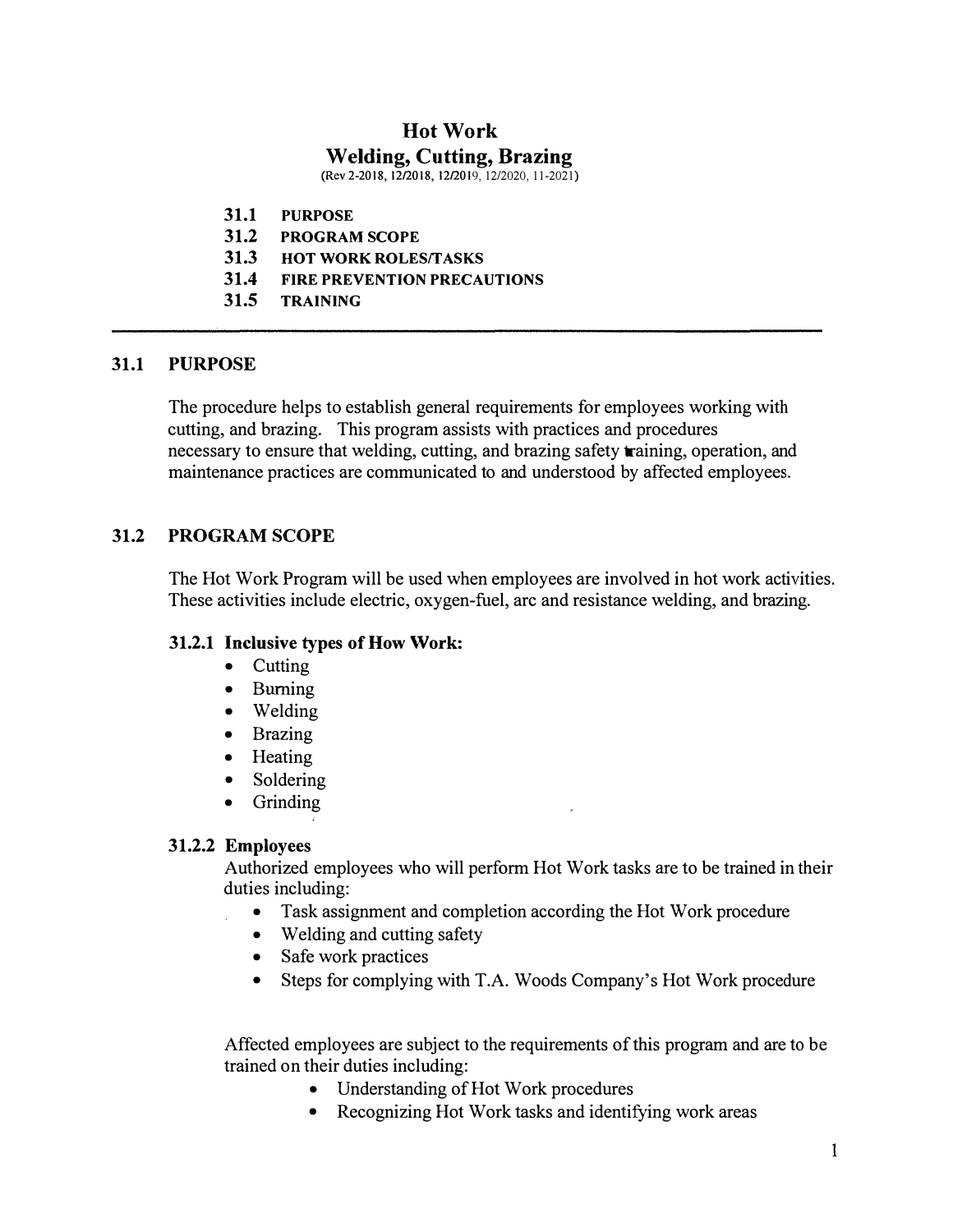- Purpose of Hot Work permits
- To never come in contact with or use equipment that is actively controlled by Hot Work procedures

All employees are required to comply with the restrictions and limitations imposed upon them during Hot Work processes.

# **31.3 HOT WORK ROLES/TASKS**

On-site supervision and/or management will be ultimately responsible for implementing these procedures. The procedures will clearly outline the scope, purpose, authorization, rules, and techniques to be utilized for controlling hot work and the means to enforce compliance.

### **31.3.1 Permit Authorizing Individual**

In most instances the Permit Authorizing Individual (PAI) will be the owner, owner's representative, host employer or general contractor. On some projects as determined by specifications, EMS/Fire Departments must review and authorize the Hot Work permit. If those listed do not have a required formatted Hot Work permit, TA W will utilize Hot Work permit (Exhibit 30A) which will be completed and posted near the Hot Work area.

TA W site superintendent or designated foreman is responsible for Hot Work Safety, and duties included:

- Completion and review of a hazard analysis
- Completion of Hot Work Permit and review with employees
- Considering safety of the hot work operator and fire watch
- Determining site-specific flammable materials, hazardous processes, or other potential fire hazards present o like to be present in the Hot Work location
- Ensuring fire prevent by considering alternative methods of hot work, moving work to a location fee from combustibles, if can't be moved, moving combustibles a safe distance or using shielding
- Denying Hot Work requests if fire protection is inadequate
- Determining fire protection and extinguishers are properly located
- Ensuring fire watch is conducted as required
- When fire watch is not required, PAI will check 30 minutes after Hot Work is completed to detect and extinguish smoldering fires

#### **31.3.2 Hot Work Operator**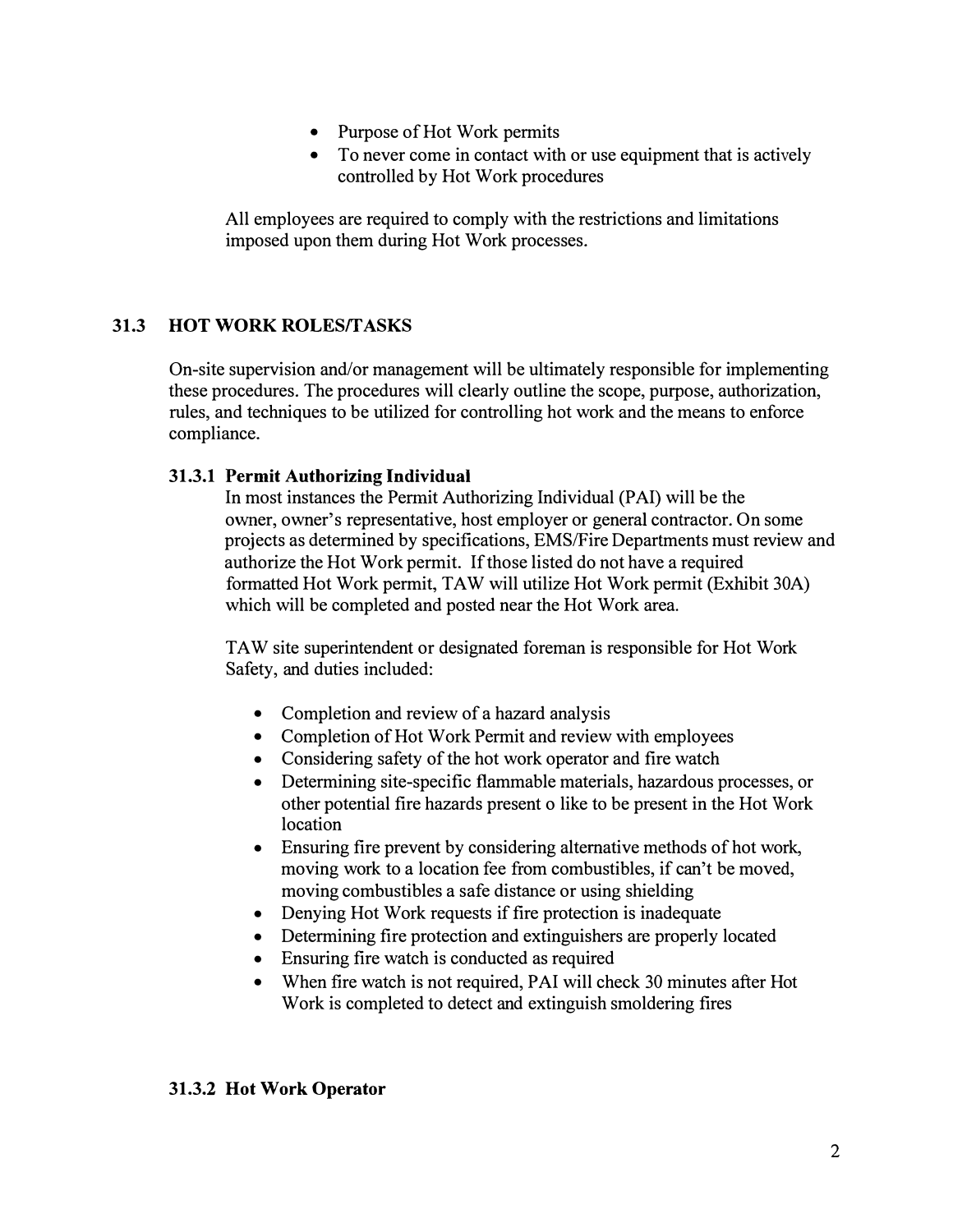The Hot Work operator must handle equipment safely and use it appropriately so as not to endanger they safety of authorized and affected employees as well as property.

Duties include:

- Having PAI approval before starting Hot Work operations
- Inspecting equipment and tools. If not safe, RED TAG tool and return to the Shop for repair or replacement
- If unsafe conditions develop, cease Hot Work and inform PAI which will normally be the site supervisor or foreman
- If required, inform the host employer or general contractor
- Do not return to Hot Work until authorized by PAI

# **31.3.4 Fire Watch**

A constant fire watch will be assigned when job conditions are hazardous

Duties include:

- Understanding the inherent hazards of the work area and Hot Work
- Ensuring safe conditions are maintained during Hot Work operations
- Stopping the Hot Work if unsafe conditions occur
- Having fire extinguishing equipment readily available and being training in proper use
- Being familiar with the facility, job site, work area and procedures for alerting the host employer, general contractor, or sounding the alarm

The fire watch will watch for fires in exposed work areas and try to extinguish incipient fires and they are in the capacity of the equipment available. Otherwise, the fire watch will sound the alarm immediately.

# **31.3.5 Non-Company Personnel**

When non-company personnel such as subcontractors to TAW are engaged in Hot Work activities, the PAI and/or TAW superintendent or foreman will discuss the work plan.

- TAW will ensure subcontractor complies with TAW How Work procedures and if necessary that of the host employer and/or general contractor.
- A Hot Work permit will be submitted for review and comparison to TAW and/or the host employer or general contractor's permit.
- TAW will inspect pre-work planning and work to ensure compliance. Non-compliance will be grounds to be temporarily stopped and reevaluated. Disregard for the policy and procedures in place will be grounds for action.

# **31.3.6 Mutual Responsibility**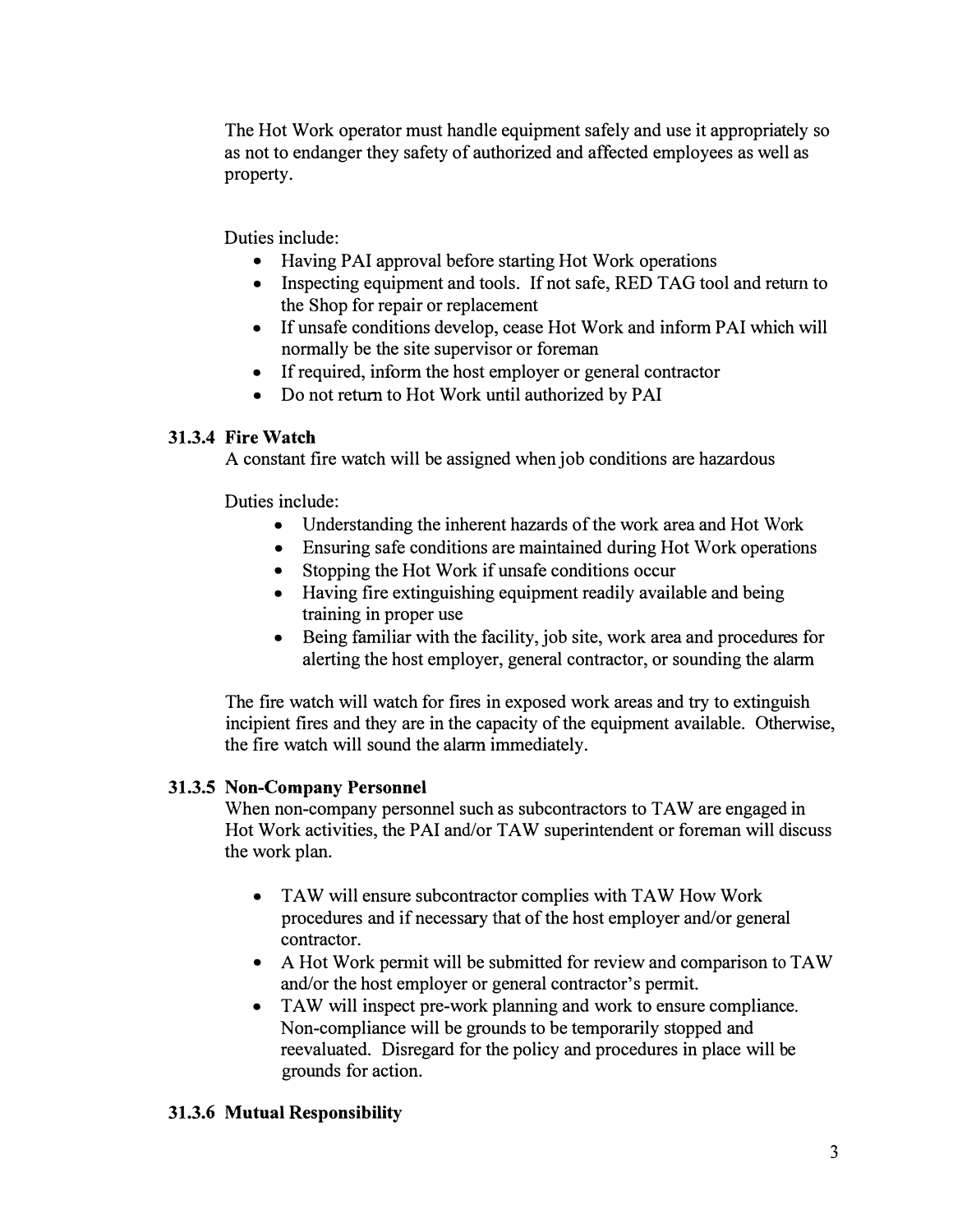The PAI, T. A. Woods Company management and supervision, fire watch, operators, authorized employees, affected employees, subcontractors, host employer, and general contractor if applicable are responsible for safety during Hot Work operations.

# **31.4 FIRE PREVENTION PRECAUTIONS**

Appropriate fire prevention measures will be taken before, during, and after Hot Work.

### **31.4.1 Precautions Before Work**

- Inspect the work area prior to start of Hot Work
- Sweep up all combustible materials including paper, wood, or cloth within a 35 feet radius. Cover combustible floors with damp sand or protect with welding blanket, welding pad, or equivalent
- Provide a fire watch as needed during the Hot Work operations. Maintain the fire watch for a minimum of 30 minutes after the completion of the Hot Work to detect and extinguish possible smoldering fires
- Ensure fire protection, detection, and alarm systems are working and known to all workers
- If working in the vicinity of automatic sprinklers, ask for directives from the host employer or general contractor.
- Verify Hot Work equipment and tools are in satisfactory operating condition and appropriate for the tasks
- All movable fire hazards in the vicinity have been removed and secured in a safe place
- Guards are used to contain the heat, sparks, and slag if fire hazards cannot be removed
- Floor or wall openings or cracks, open doorways, and windows covered or sealed with approved fire-rated or noncombustible material to prevent passage of sparks to adjacent areas
- Correct fire extinguisher is available for instant use
- Welding/Cutting completed only in areas authorized
- Welding/cutter is trained in safe operation of equipment and the safety for assigned tasks
- PPE used as needed including eye protection, helmet, protective clothing, gloves, and respirator
- Appropriate ventilation provided, natural or mechanical
- When working in confined space, a permit must be issued
- All pertinent information should be communicated to workers during the first 5X3 Safety/Production Huddle of the work day.

### **31.4.2 Precautions During Work**